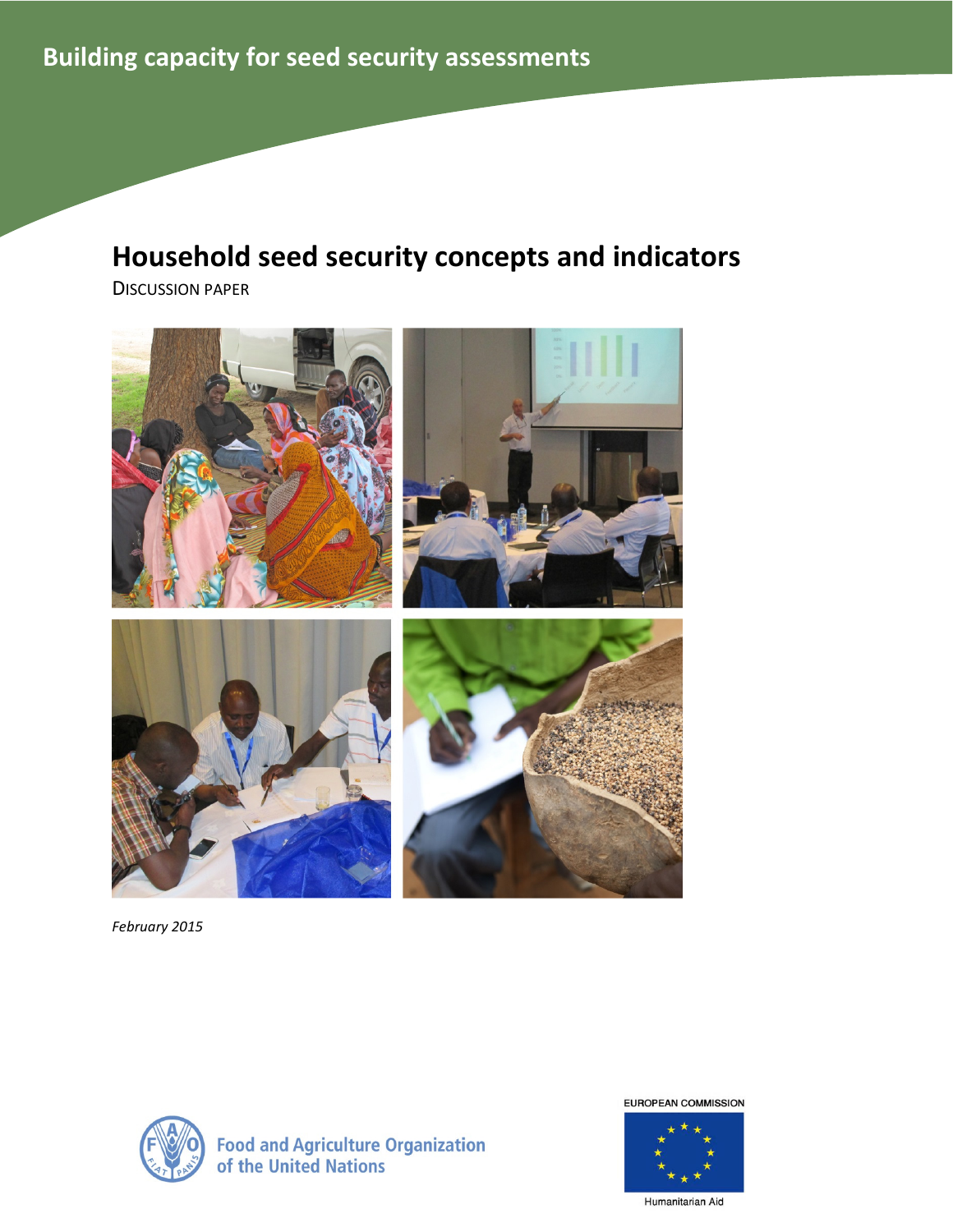## Introduction

The Seed Security Conceptual Framework (SSCF) was inspired by the USAID Food Security Conceptual Framework. When it first appeared in 1998, it provided an improved basis for assessing and analysing seed security and developing appropriate actions to be taken. The original SSCF was comprised of three components: seed availability, seed access and seed quality. The purpose of this document is to describe a revised SSCF which grew out of initial discussions in an expert gathering in Addis Ababa in December 2013<sup>1</sup>, and was further developed in the context of an ECHO funded project entitled Building capacity for better food and nutrition security programming in emergency and rehabilitation contexts through improved seed system assessment, enhanced integration of nutrition and strengthened accountability to affected populations.

# **Definitions**

# Definition of household seed security

Building on a 2008 FAO definition, household seed security can be said to exist when the household has sufficient access to adequate quantities of good quality seed and planting materials of preferred crop varieties at all times following both good and bad cropping seasons. This definition can be extended to the intra household level by substitution "household" with "men and women" as follows:

• Seed security exists when men and women within the household have sufficient access to quantities of available good quality seed and planting materials of preferred crop varieties at all times in both good and bad cropping seasons.

# Explanation and disaggregation of the definitions

Each of these definitions contains five elements which are critical to ensuring seed security:

- seed availability (seed supply at the right time and place);
- seed access (means to acquire);
- seed quality (germination, physical purity, free from pests and diseases);
- varietal suitability (adapted crop varieties farmers prefer and need);
- stability of seed system in the context of shocks and stresses (resilience).

These elements are in fact derived from the food security conceptual framework which has five elements or pillars:

- food availability;
- food access;
- food quality;

 $\overline{\phantom{0}}$ 

- food preferences;
- stability of food security in the context of shocks and stresses.

<sup>&</sup>lt;sup>1</sup> FAO Expert Consultation on Seed System Security, 12-13 December 2013.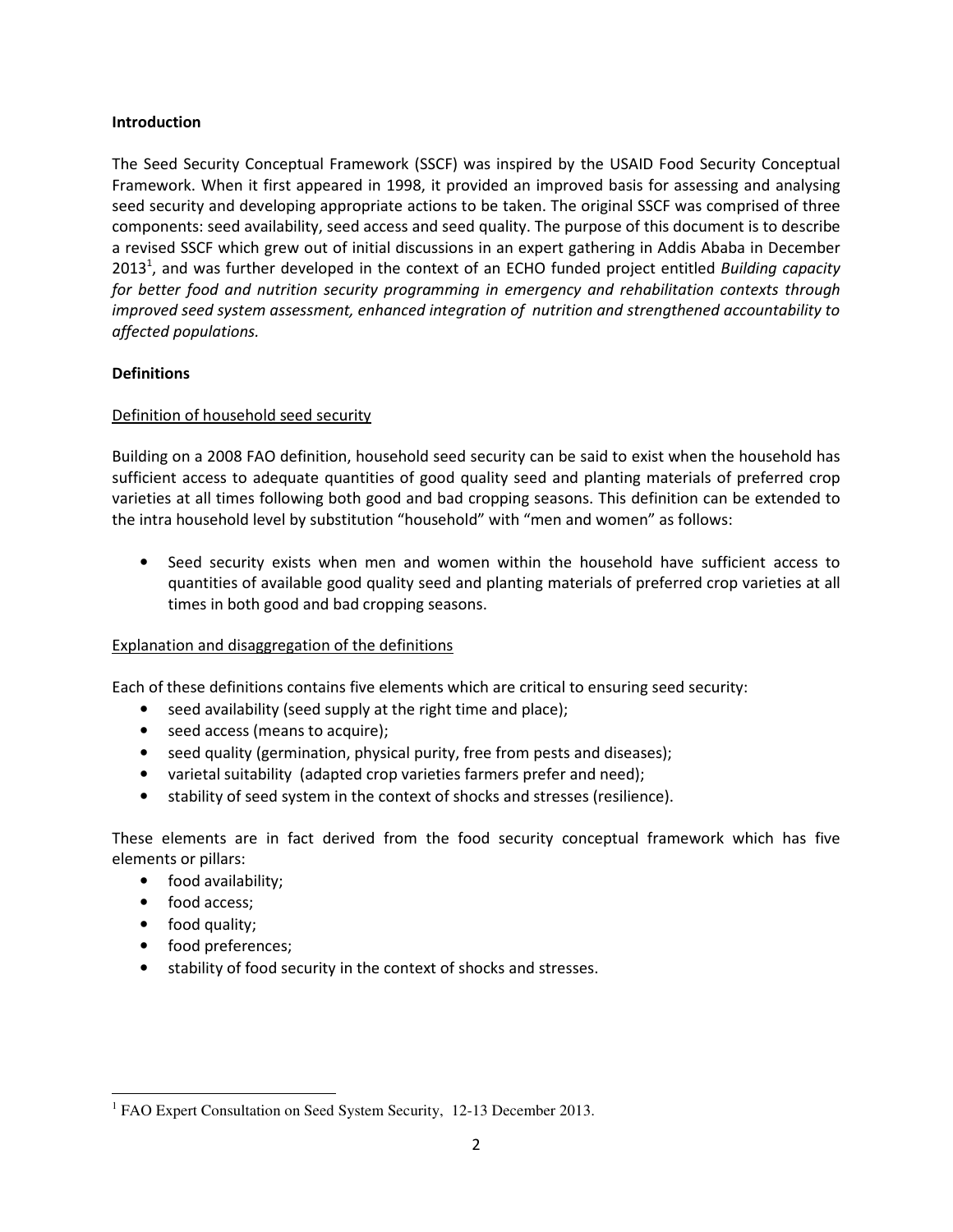There is a direct relationship from these five pillars to seed security as shown in the following table:

| Food security                                           | Seed security                                           |
|---------------------------------------------------------|---------------------------------------------------------|
| Food availability                                       | Seed availability                                       |
| Food access                                             | Seed access                                             |
| Food quality                                            | Seed quality                                            |
| Food preferences                                        | Varietal suitability                                    |
| Stability of food security in the context of shocks and | Stability of seed security in the context of shocks and |
| stresses (resilience).                                  | stresses (resilience)                                   |

As with food insecurity, there are a number of different types of seed insecurity: lack of availability; lack of access; poor seed quality; lack of access to preferred and adapted varieties; lack of stability in seed security (low resilience to seed shocks and stresses). Seed insecurity exists when any of these aspects are present even if all other aspects are not. Knowing which particular aspect(s) of seed insecurity is / are present is critical for designing appropriate interventions.

# Measuring household seed insecurity

 $\overline{a}$ 

A key difference between the definition of food security and seed security is that the food security definition lends itself more easily to quantification. Food insecurity is commonly measured by internationally recognized parameters, making it fairly straightforward to distinguish a food secure from a food insecure household. One commonly used indicator of food security is daily kilocalorie intake. A per capita kcal intake of less than 2100 per day is generally seen as being an indicator of food insecurity.

In contrast, there is no internationally recognized measurable indicator of seed insecurity. In the definition of seed insecurity given above, how does one distinguish between a seed insecure and a seed secure household? The key word in the definition is "sufficient". But what does sufficient actually mean? Previous attempts at quantification have included:

- a household is seed secure when seed is of sufficient quantity and quality to produce enough kilocalories to feed the family until the next harvest;
- a household is seed secure when it is able to plant the same area with good quality seed of preferred varieties at locally practiced seeding rates as it usually does.

Such definitions are fraught with difficulties. The first assumes that households are autarchic  $-$  i.e. completely self-sufficient from own production with no need to trade. The second assumes that "usual" or "normal" is enough. But this may not be the case, especially in a situation of chronic crisis, where "usual" is seed insecurity and associated gradual asset depletion leading to eventual destitution. Despite these caveats, for practical purposes the second definition may be used in most situations where seed insecurity is not a chronic problem. In those cases where it is, a further normative element may be introduced into the definition as follows:

• a household is seed secure when it is able to plant the desired area with good quality seed of preferred and adapted varieties using locally practiced seeding rates and without resorting to negative coping strategies<sup>2</sup>.

 $2^2$  An example of a negative coping strategy would be repeated sale of productive assets to acquire seed at high cost. Whilst this could protect seed security in the short run, in the longer run it reduces the ability of the household to generate income required to access needed seed.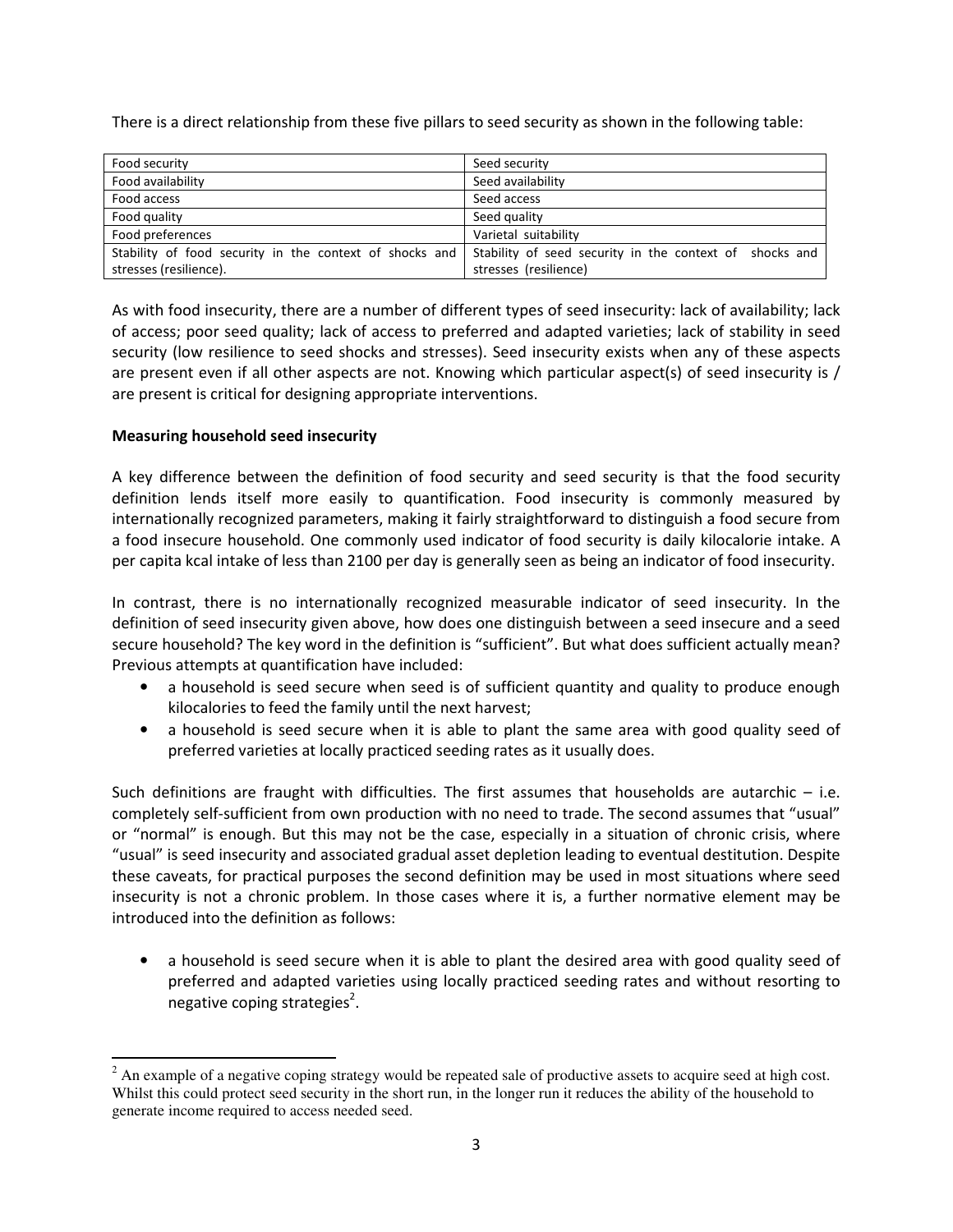#### The importance of household seed insecurity

Whilst it is difficult to define, what is clear is that "sufficient" varies according to circumstances. Of particular relevance here is the livelihood portfolio of the household. A livelihood is comprised of all those ways and means by which the household accesses the food and income which enables it to survive. Some households depend a great deal on crops for access to food and income year on year, whereas others depend on crops far less. As such, for the first household seed will be much more important than it is for the second. It is possible, that a household which does not depend upon seed very much to meet food and income needs, may nonetheless be seed insecure if is unable to access sufficient quantities of good quality and preferred seed to meet household needs all other things being constant. It is unlikely however that such a household would be the subject of serious study due to the fact that crop production and therefore seed per se was a small aspect of livelihood, and therefore the impact of seed insecurity was relatively minor and in all probability is substituted for by other livelihood strategies.

The question then arises, is it possible to set a threshold of some kind whereby access to good quality seed of preferred crop varieties becomes an important / significant part of the overall livelihood strategy and as such seed (in) security becomes an important consideration for assessment and decisions on interventions? Any attempt to set a threshold will be difficult because there will always be exceptions to a general rule. Notwithstanding this caveat, for practical purposes some kind of threshold would seem to be important. Therefore on this basis the following rule of thumb thresholds are proposed:

| Self-reported importance of seed in livelihood <sup>3</sup> | Relevance of seed security to food security |
|-------------------------------------------------------------|---------------------------------------------|
| Greater than 75%                                            | Extremely relevant                          |
| $50 - 75%$                                                  | Highly relevant                             |
| $25 - 50%$                                                  | Somewhat relevant                           |
| Below 25%                                                   | Not very relevant                           |

These thresholds can be estimated in a particular case by proper structuring of questions in a household questionnaire.

## The seed security pentagon

The seed security pentagon is a way of conceptualizing and visualizing seed security at the household level. The distance from the centre of the pentagon to each of the five points represents one of the elements of seed security. Changes in the size and shape of the pentagon indicate changes in the extent of seed security / insecurity (see figure 1).

 $3$  In practice, this could be established by asking a question such as "On a scale of 1 to 10 how important is crop production for the food security of your household?"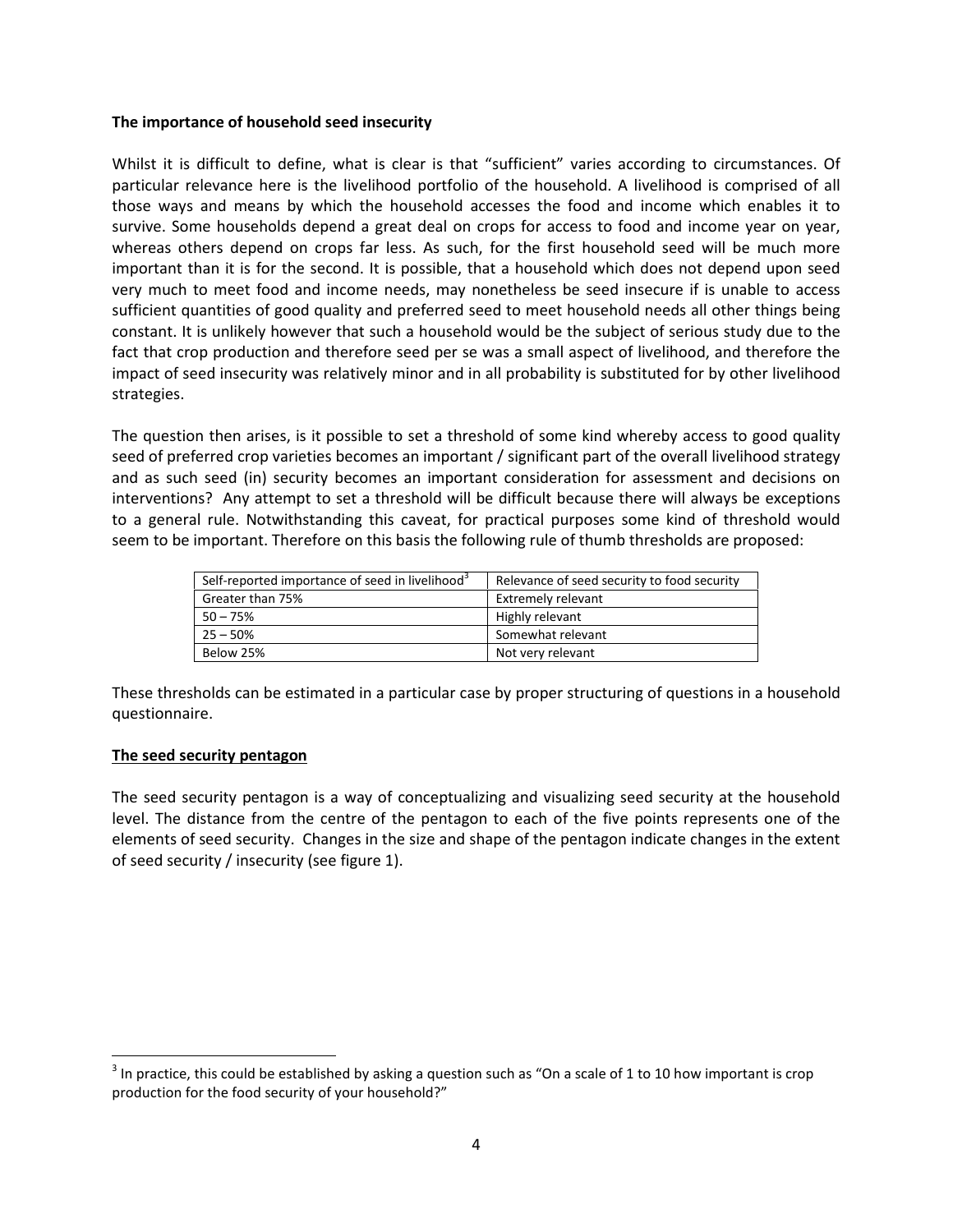

Figure 1: Seed security pentagon before and after a severe localized drought

In the diagram, the dark blue pentagons both before and after a drought represent a theoretical maximum for each of the elements of seed security. These pentagons are regular in shape – i.e. each side has the same length. The light pentagon on the left represents the level of seed security of a particular household / group of households before a drought. Focusing on the left hand side of the diagram, when comparing the light blue with the dark blue pentagon, two things are immediately apparent: first, the overall area of the light blue pentagon is smaller than the dark blue one. This signifies that even before a drought the level of seed security is sub-optimal. Secondly, the sides of the light blue pentagon are not of equal length. If they were of equal length then all elements of seed security would be equal – i.e. the farmer would be equally seed (in)secure across the five elements. In this case we can see that there is seed insecurity in terms of availability is least pronounced, whereas in relation to seed access it is most pronounced. Turning to the right hand side of the diagram, we see the impact of the drought on overall seed (in)security, as well as the effect in terms of particular elements. Comparing the total area of the two light blue pentagons, we see that the one on the right is significantly smaller, showing that the drought has had a significant negative impact on overall seed security. In addition, it is clear that whilst all elements have been negatively affected, seed availability is still, relatively, less affected than the other elements. On the other hand, seed access and varietal suitability appear to have been severely reduced. The patterns shown in the diagram would be consistent with a severe but fairly localized drought in an area with reasonably good market access. In such a case, the shock could wipe out crops and reduce income sources in a relatively small area, whilst not having such an impact on the overall availability of seed in the market place. In such situations, interventions designed to increase seed access and varietal suitability would be preferred over those designed to increase availability of seed.

In order to construct such pentagons in practice, it is important to understand the meaning of the different parameters of household seed security and how these may be measured at field level<sup>4</sup>.

l

 $4$  A detailed illustration/explanation of how to construct seed security pentagons from field data is outside the scope of this conceptual paper. It will be addressed in a subsequent paper which focuses on the subject.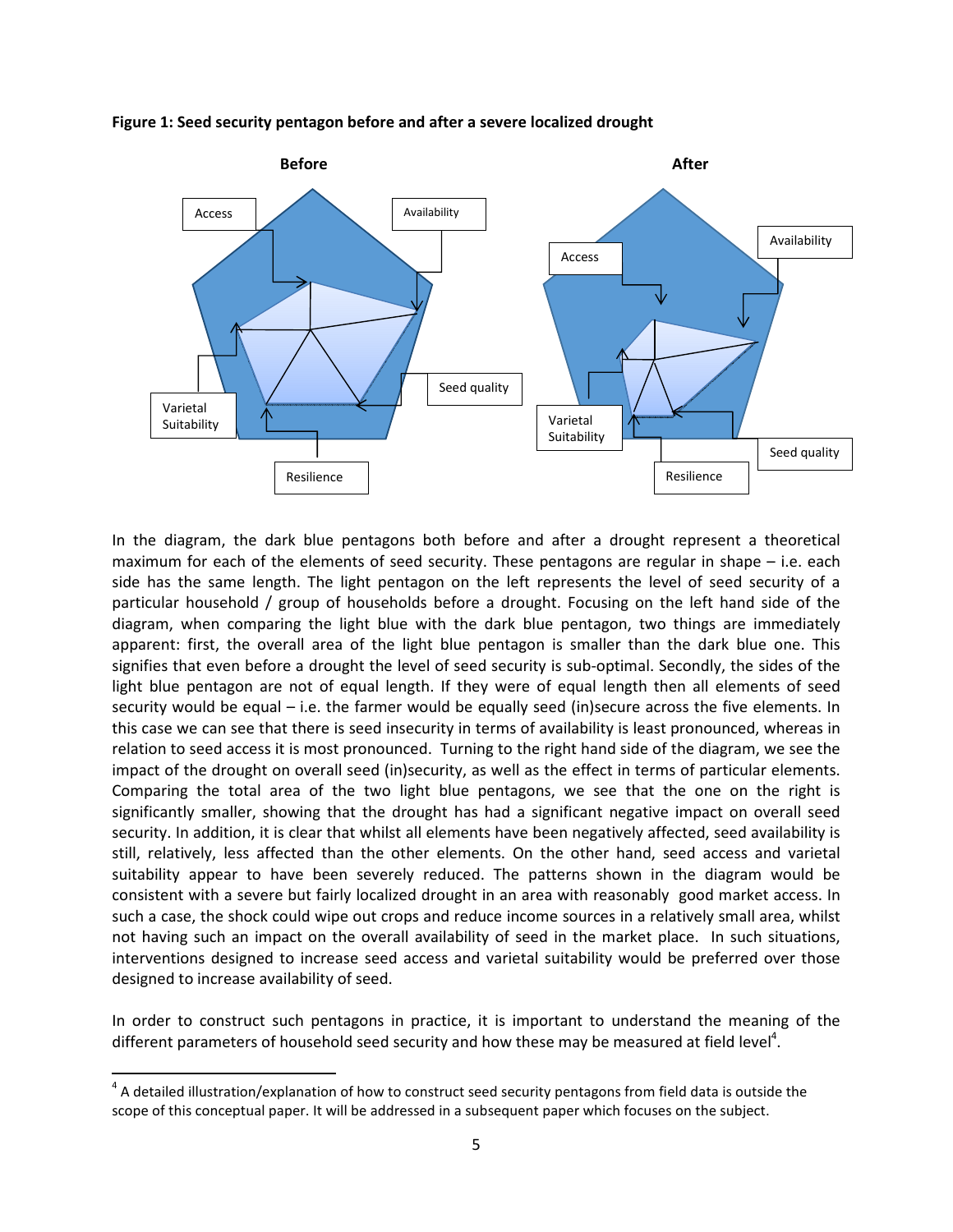# Pillars of household seed security

# Availability of seed

For the purposes of analysing seed security at the household and intra-household level, seed availability refers to the farmer's supply of seed from all sources. Under this definition, adequate availability of seed exists when there is sufficient seed from own saved seed, social networks, in local markets, the formal seed sector and from seed aid suppliers to meet seed needs of local households. The available seed should be in reasonable proximity to the farmer and be available in time for planting.

# Examples

- There is a complex emergency of civil conflict over a wide area and drought that has disrupted usual farm-saved seed supply and operation of local markets so that seed is not available within a reasonable distance to vulnerable populations. This could be a problem of seed availability for crops with a high seed rate such as direct seeded rice and groundnut.
- A vulnerable household has limited own-saved seed for planting due to a flood and their social networks have also lost their seed but there is enough seed of preferred varieties and crops available in the local markets. There is not a problem of seed availability.

Indicators for seed availability at household and intra-household level would include:

- quantity of own saved seed stored at the household;
- quantity of seed known to exist within social networks;
- quantity of grain of preferred varieties and crops available in local markets at planting time which farmers could use as seed;
- quantity of seed available with seed companies and local seed stockists at planting time;
- quantity of seed available through seed aid organisations at planting time;
- prices of seed in local markets, seed companies and local seed stockists;
- proximity of seed sources in relation to the household e.g. distance to local markets, local seed stockists.

## Access to seed

Access to seed is defined as the ability to acquire seed through exchange, loan, barter or use of power in social networks. Thus whilst seed may be available within a social network (see above), it may not be accessed due to lack of power, status or influence of the household to acquire it. Seed may also be obtained through barter – i.e. in exchange for another commodity or service such labour, and it may be given on loan, on the condition that an equal or greater quantity is returned at a later date. Finally, seed may be acquired through the market place in exchange for cash, in local markets or in seed distributors (formal sector).

## Examples

• The household does not have sufficient own-saved seed but the farmer is able to obtain a gift of seed from their social networks which indicates seed access is not a problem (i.e. lack of physical access has been compensated for by social access).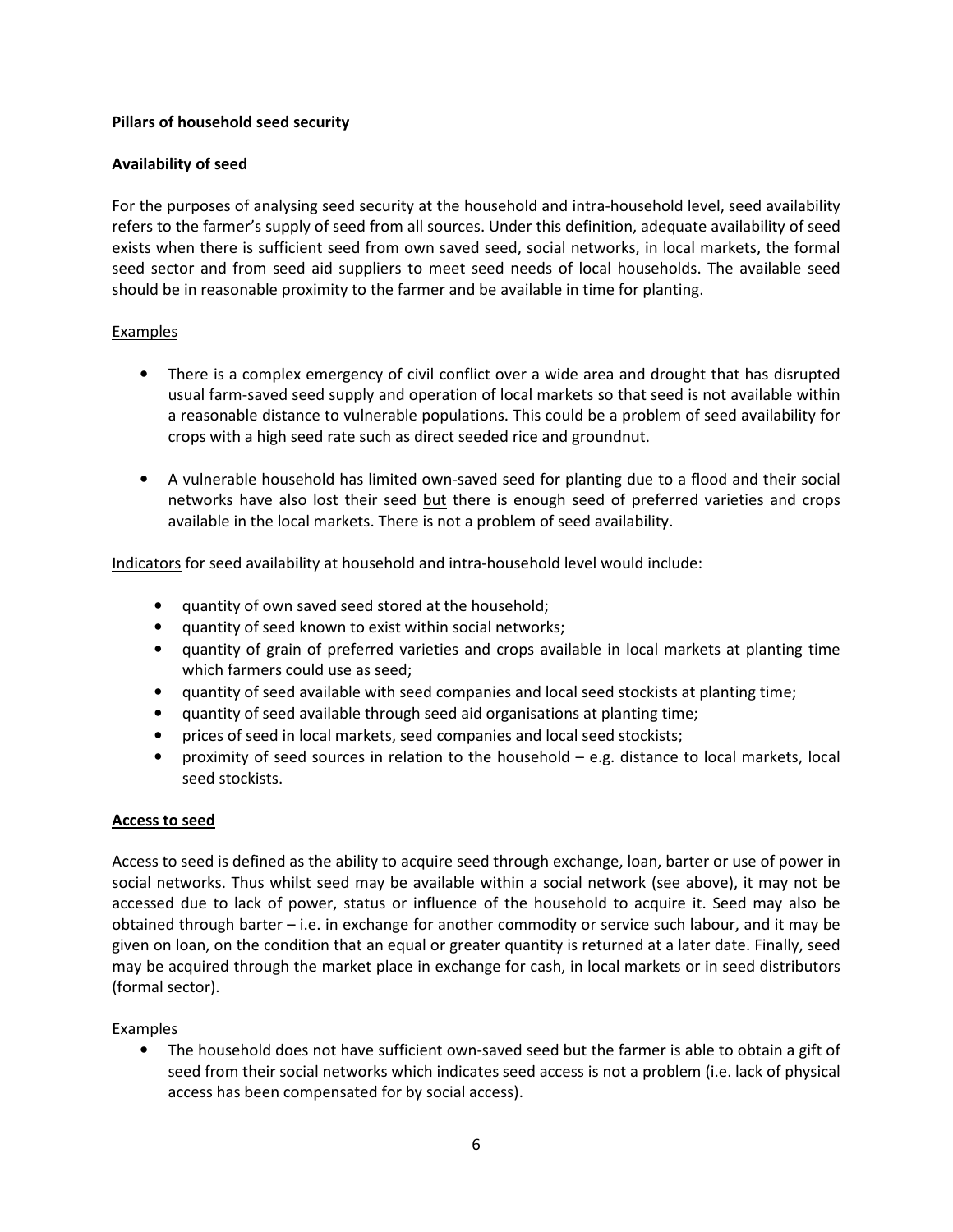- The household and its social networks do not have sufficient seed for planting and they must acquire seed from local markets but they have limited economic resources to barter or purchase seed due to the economic effects of the disaster and the market seed sellers refuse to give seed loans. This situation would indicate seed insecurity due to problems of physical, social and economic access.
- A severe drought during the previous season has drastically reduced own saved seed and social network seed and the economic assets of vulnerable households. However there is seed available in the local market but at a higher price than normal. Due to the loss of income from the poor harvest, farmers lack the cash to purchase seed. This is an access problem.
- A flood has affected the crop in the field in a small area and reduced the food security and economic assets of poor households. These households need vegetable seed to plant during the dry season for food and income but they do not have the money to buy the seed. This also is an access problem.
- Drought then civil strife has radically reduced rice production and made the availability of rice and rice prices rise greatly. Some farmers report good rice harvest but most of the smaller farmers in these same communities report poor harvest and they predict a challenge to acquire rice seed for the next season. These smaller farmers will be forced to depend on the market and would therefore face an access problem with prevailing prices. However, farmers with good harvest are willing to provide seed as a low cost loan. This would not be then an access problem.

Indicators for seed access at household level would include:

- amount of seed accessible by the household through social networks (social access);
- level of household income obtained through different sources;
- wealth of household as defined by fungible assets (e.g. livestock);
- purchasing power of households (disposable income relative to price of seed in local markets).

#### Varietal suitability

This aspect of seed security refers to the ability of farmers to access seed of crop varieties which have the characteristics that they prefer. There are a range of desirable characteristics which may differ between men and women within the household. The most commonly cited desirable characteristics include: appearance, taste, aroma, storability, ability to produce fodder, high income potential, high production potential, disease and pest resistance in the field.

Households require seed of crop varieties that they know, have a preference for and are confident to plant. In some cases farmers can identify the seed of the varieties they use. This is also why farmers need to trust the seed seller since varieties cannot always be identified by looking at the seed. Also farmers are sometimes hesitant to plant seed that they are given since it is a big risk if the variety is wrong or the seed quality is poor. However, it may also be the case that the varieties farmers are using are no longer adapted to shorter growing seasons or to pest or disease. This would mean they need access to new varieties they do not currently have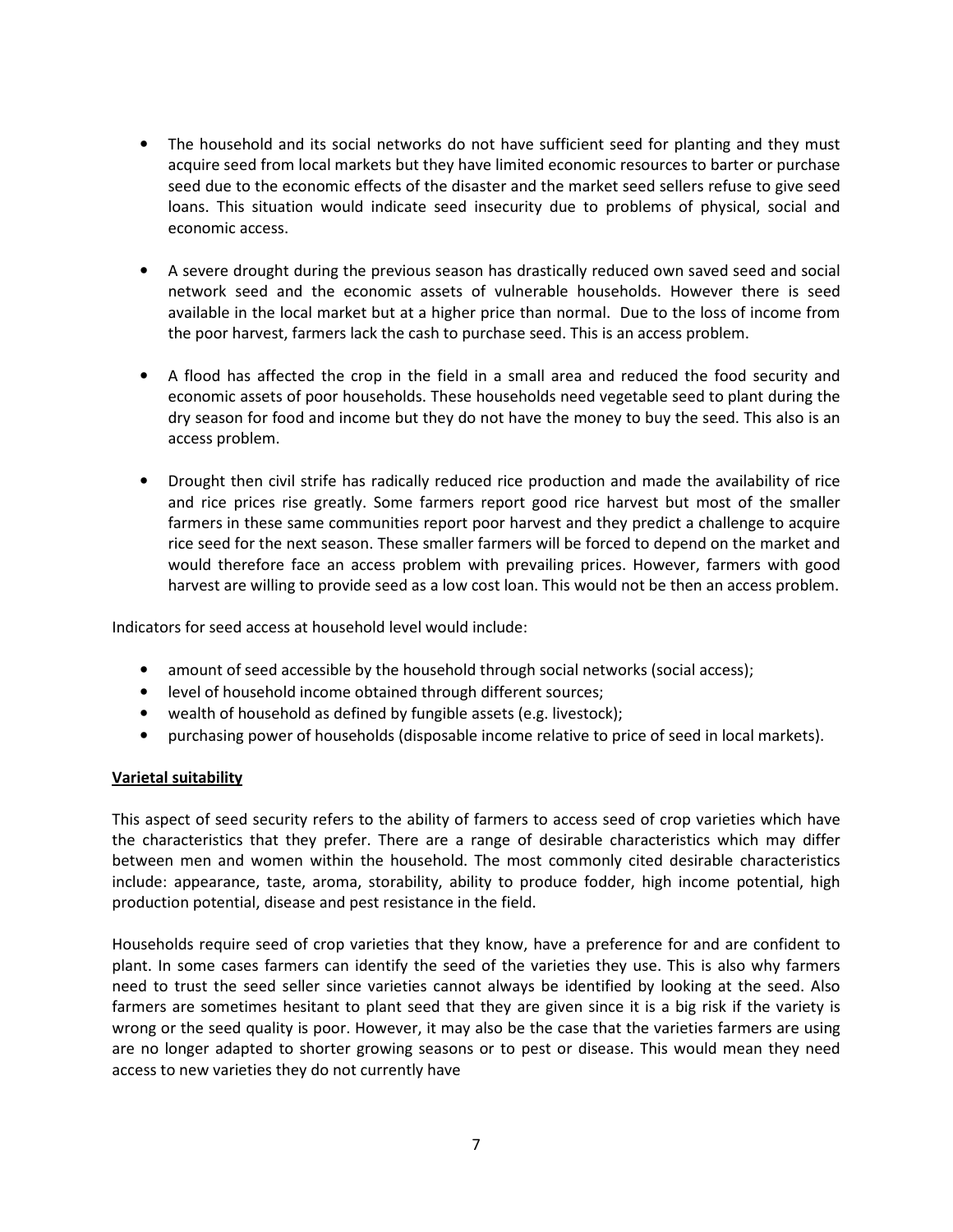## Examples

- Several communities report that their current millet varieties take too long to mature and with the apparent shortening of the rainy season, they want and need shorter duration varieties. The short term varieties of millet which they had previously grown and appreciate are in short supply - they cannot plant them in the same quantity as in the past and as per their desire. This is a varietal suitability problem.
- Improved varieties of sorghum have been distributed following a drought. Whilst high yielding, the variety does not produce good fodder, and is therefore not liked by the targeted agropastoral populations. This is a varietal suitability problem.

Indicators for varietal preference / suitability would include:

- level of farmer satisfaction with the crop and varieties they are currently growing or desire to grow;
- specifically desired characteristics which are/ are not present in the varieties which they are currently growing;
- number and types of problems related to current varieties ( duration, pest, disease, yield);
- farmer access to accurate and useful information about varieties they are being provided.

#### Seed quality

Seed quality is a technical parameter that includes a number of seed attributes such as germination, physical purity, seed health, and – for some crops – varietal purity. Though it is a quantitative parameter the perception of the farmer depends on the crop and what they consider normal or acceptable. Some of these seed attributes are apparent when you examine the seed and others are not. Seed quality attributes are an essential parameter of seed security because of their potentially positive or negative impact on the farmer's ability to successfully establish a crop in the field and to have a reasonable yield.

The key attributes of seed quality can be listed as follows.

Germination: Germination is the ability of the seed to produce a normal seedling under favourable conditions. The germination rate of seed cannot be determined by looking at the seed but requires a germination test or waiting until the seed is planted. Germination is adversely affected by seed stored under the conditions of high temperature and humidity that result in the rapid deterioration of legumes and vegetable seed but normally rice, wheat, millet, sorghum and maize are less affected. Maintaining low seed moisture content is essential for maintaining high seed germination.

Physical purity: It is easy for farmers to see if the seed is clean, free from inert material (chaff, stones, broken seed and dirt), damaged by insect attack and free from dead or alive insects. Seed should be relatively uniform and not contain immature grains. Farmers sometimes clean seed before planting depending on the planting method. Seed can also be attacked by insects during storage creating damaged seed that may not germinate and grow.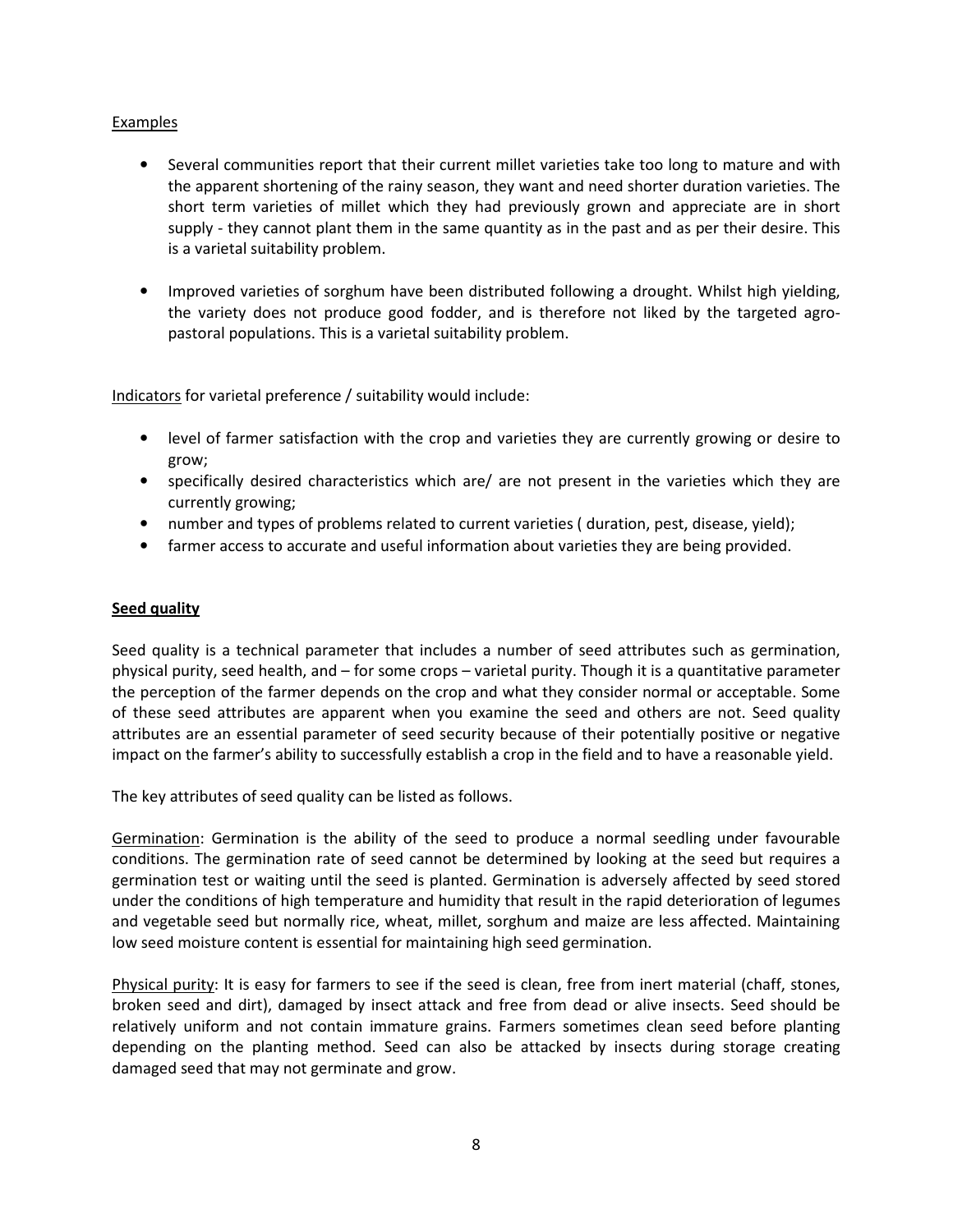Seed health: Seed can carry diseases or insects that will later attack the plant or be transmitted to other plants. Therefore it is important that seed is free of pests and diseases. Seed health may not be determined by looking at the seed and requires seed health testing or growing the seed to the seeding stage. Seed may be damaged during storage meaning it can be more easily attacked by diseases. Monitoring of seed fields to identify and address disease problems is the main way to address seed health but seed treatment is also used.

Varietal purity: Varietal purity means the seed is of one variety and not a mixture of varieties or seed of various crops. For some crops such as rice this is important (due to difficulty of harvesting because of different heights and growing periods), whereas it is less important for other crops such as beans, where mixtures of varieties are sometime grown and selection of seed can be done before planting.

# Examples

- Farmers in many communities indicated that insect infestation during storage for cowpea has been a constant challenge - in some cases cutting the stored quantities by 50% and reducing the germination and vigour of cowpea seed planted - and this has prevented these farmers from investing more into cowpea which has a great market potential. This is a seed quality problem (germination).
- Farmers have started to use a new system of hermetic seed storage for groundnut seed to reduce the problems of insect infestation during storage. However when the seeds are planted, germination is low due to high moisture content and rapid deterioration during storage. This would be a seed quality problem that can be solved by better drying before storage.
- The traditional millet variety in the area has a great diversity in size of head of grain even after the plants are thinned. Better selection of plants at harvest over time can increase the varietal purity and potentially higher yields. In addition the seed can be cleaned before planting to eliminate small, damaged and immature seed and this improved the overall physical purity of the seed that may increase germination and vigour of the seed. In this way, potential seed quality problems (varietal and physical purity) can be reduced.
- Small farmer potato production is affected by disease problems. By using disease free seed potatoes, better storage of seed potatoes and field sanitation, potato yields can be dramatically increased. Thus the seed quality problem (disease) is effectively addressed.

Seed quality indicators<sup>5</sup>

l

- Proportion of diseased seeds from different seed channels (on-farm; local market; social network)
- Rate of germination of seeds from different seed channels: provided by farmers; local market; social network
- Mean % physical purity of seeds from different seed channels: provided by farmers; local market; social network

<sup>&</sup>lt;sup>5</sup> Note: All of the following indicators can be measured by asking for perceptions of farmers /traders .and/or by physical inspection / testing.